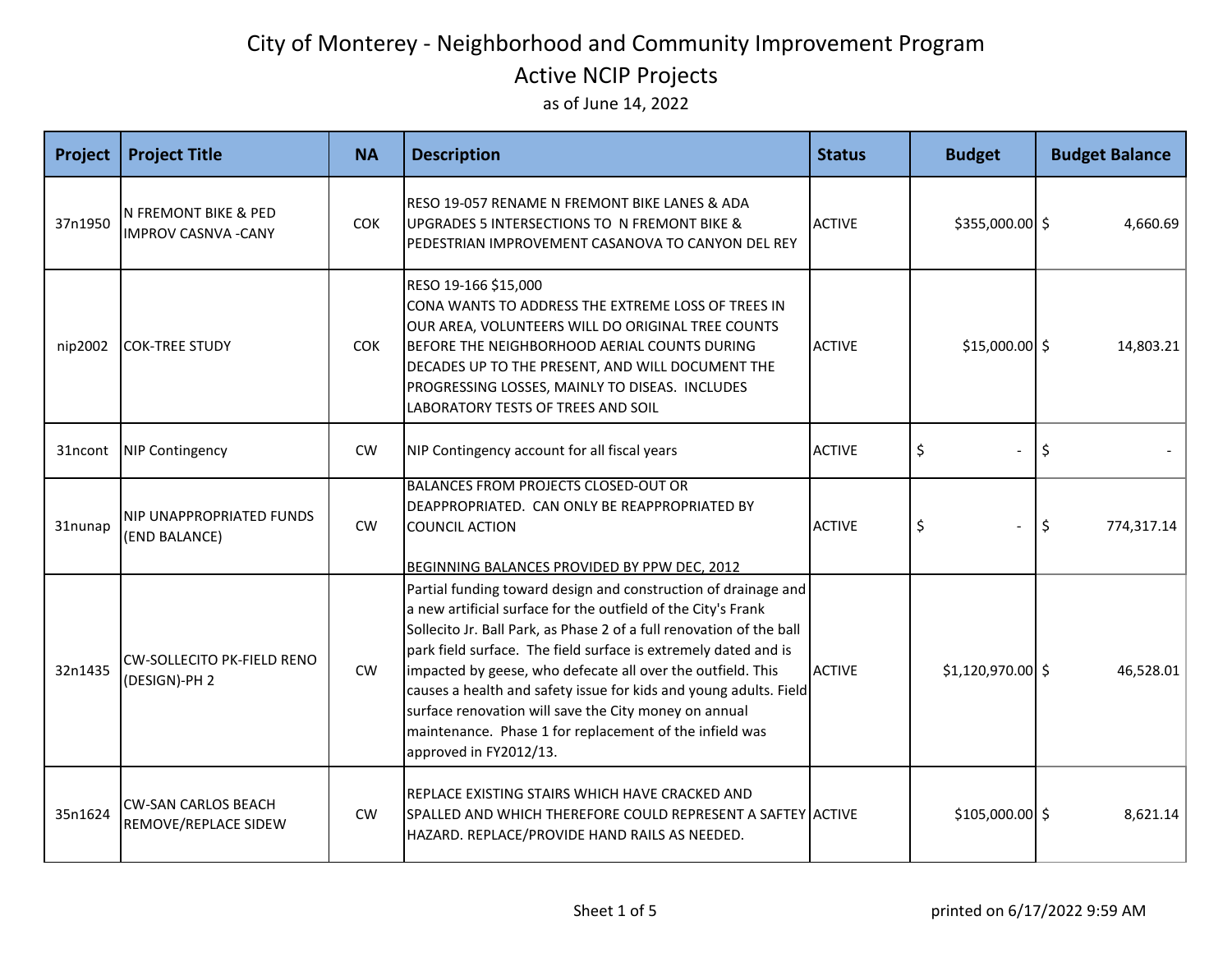| Project | <b>Project Title</b>                                        | <b>NA</b> | <b>Description</b>                                                                                                                                                                                                                                                                                                                                                                                                                                                                                                                                         | <b>Status</b> | <b>Budget</b>    | <b>Budget Balance</b> |
|---------|-------------------------------------------------------------|-----------|------------------------------------------------------------------------------------------------------------------------------------------------------------------------------------------------------------------------------------------------------------------------------------------------------------------------------------------------------------------------------------------------------------------------------------------------------------------------------------------------------------------------------------------------------------|---------------|------------------|-----------------------|
| 51n1923 | <b>MONTEREY SPORT CENTER</b><br><b>UPGRADES</b>             | <b>CW</b> | RESO 18-108 TINT SOUTH FACING WINDOWS IN NATATORIUM<br>ADD ACCESSIBLITY CONTROLS FOR POOL DOORS LEADING TO<br>POOL AREA. ENHANCE THE FUNCTIONALITY OF THE<br>GYMNASIUM BY ADDING A MODERN DIVIDING CURTAIN THAT<br>WOULD ALLOW FOR THE EXPANSION OF POPULAR PROGRAMS<br>SACH AS BADMINTON, PICKLEBALL, FUTSAL, BASKETBALL, AND ACTIVE<br>VOLLYBALL FOR THE COMMUNITY. CHANGE THE UPPER<br>WINDOWS IN STUDIO 1 FROM HAND CRANK TO MOTORIZED<br>WINDOWS. CREATE A WATER BOTTLE REFILLING STATION<br><b>OUTSIDE STUDIO 1 AND KIDS ZONE.</b><br>FY19 \$130,000 |               | \$130,000.00 \$  | 99,341.72             |
| nip2010 | <b>ICW-EMERGENCY OPERATIONS</b><br><b>CENTER UPGRADE</b>    | <b>CW</b> | RESO 19-166 FY20 \$71,000 UPGRADE OF ELECTRONIC<br>CONTROLLERS, VIDEO MONITORS, SITUATION COMPUTER<br>SYSTEM, AND EXISTING WIRING TO SUPPORT NEW<br>EQUIPMENT. PROVIDE FOR IMPORT OF OUTSIDE VIDEO AND<br>SATELLITE INTERNET FEEDS INTO EOC IN EMERGENCY EVENT.<br>REBUILD OF NONFUNCITONAL AM 1610 RADIO SYSTEM.                                                                                                                                                                                                                                          | <b>ACTIVE</b> | $$71,000.00$ \$  | 71,000.00             |
| nip2015 | <b>CW-COLTON HALL-</b><br><b>RESTORATION / PRESERVATION</b> | <b>CW</b> | RESO 19-166 FY20 \$158,000 THIS PROJECT IS A CONTINUATION<br>OF THE COLTON HALL REPOINTING PROJECT, PHASE 1, TO<br>RESTORE PROPER MORTAR AND PRESERVE THE ORIGINAL<br>STONE WALLS (1849) OF HISTORIC COLTON HALL.                                                                                                                                                                                                                                                                                                                                          | <b>ACTIVE</b> | $$158,000.00$ \$ | 158,000.00            |
| nip2026 | <b>CW-VETS PARK WEST PARKING</b><br><b>LOT RENOVATION</b>   | CW        | RESO 19-166 FY20 \$52,000 PROJECT TO PROVIDE ADA PARKING ACTIVE<br>STALL AND RESURFACE THE PARKING LOT                                                                                                                                                                                                                                                                                                                                                                                                                                                     |               | $$52,000.00$ \$  | 42,777.24             |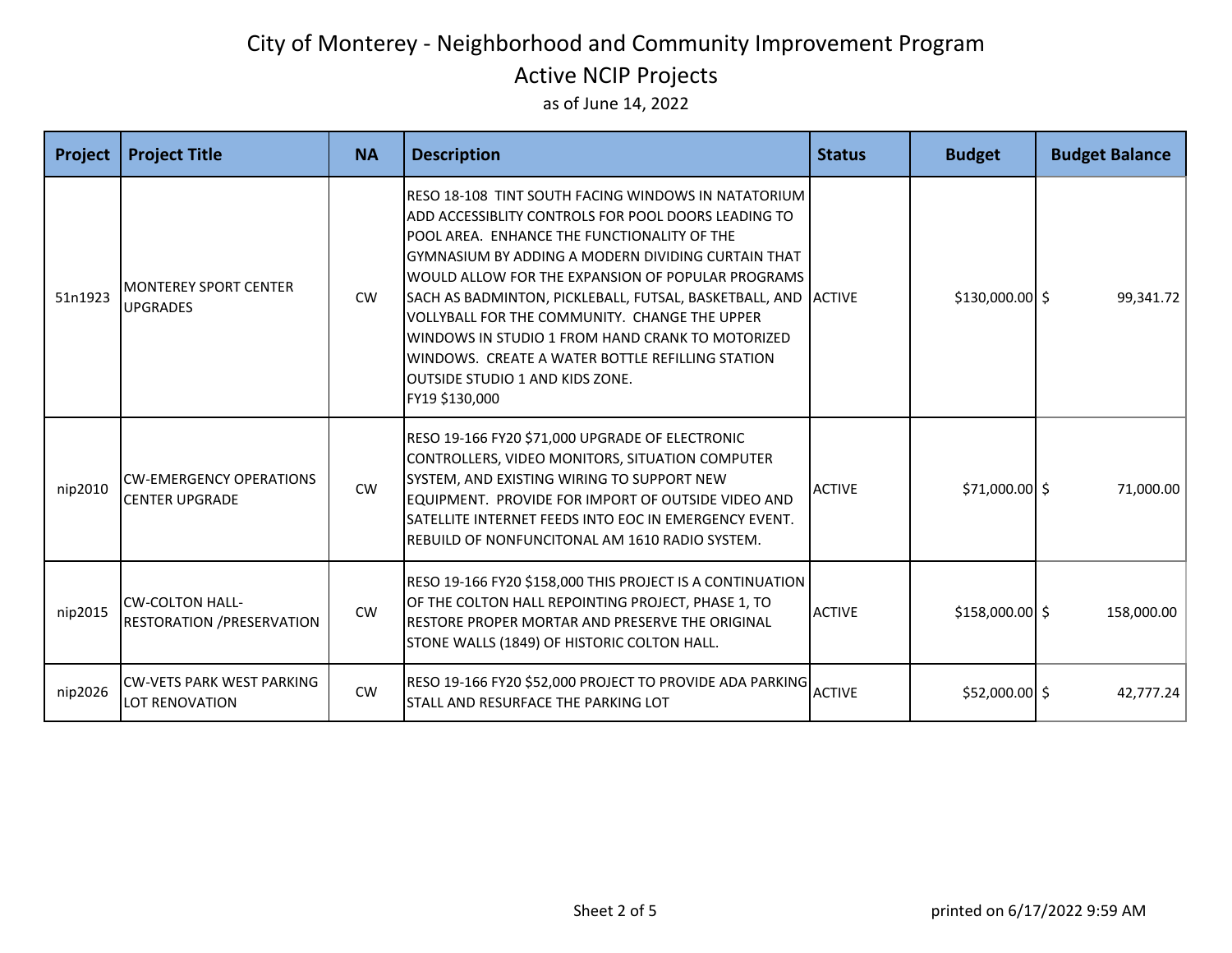| Project | <b>Project Title</b>                               | <b>NA</b>  | <b>Description</b>                                                                                                                                                                                                                                                                                                                                                                                                                                                                                                                                                                                                                                                                                                                                                                                                                                                                                                                                                    | <b>Status</b>               | <b>Budget</b>      | <b>Budget Balance</b> |
|---------|----------------------------------------------------|------------|-----------------------------------------------------------------------------------------------------------------------------------------------------------------------------------------------------------------------------------------------------------------------------------------------------------------------------------------------------------------------------------------------------------------------------------------------------------------------------------------------------------------------------------------------------------------------------------------------------------------------------------------------------------------------------------------------------------------------------------------------------------------------------------------------------------------------------------------------------------------------------------------------------------------------------------------------------------------------|-----------------------------|--------------------|-----------------------|
| 30n0112 | <b>DEL MONTE BEACH</b><br><b>CIRCULATION STUDY</b> | <b>DMB</b> | This project installs chicanes along Surf Way as a traffic calming<br>measure. 216-N01-I121-0000 Reso 00-172<br>Amend Reso 00-172 with Reso 11-122 changing the title from<br>Surf Way Chicanes & Realignment Project to Del Monte Beach<br>Circulation Study, with leftover funds to be used to implement<br>the project, but with the stipulation that no additional<br>contingency funding could be requested in the future.                                                                                                                                                                                                                                                                                                                                                                                                                                                                                                                                       | <b>ACTIVE</b><br>(COMPLETE) | \$125,000.00 \$    |                       |
| 37n1214 | <b>DMB-CASA VERDE REC TRAIL</b><br><b>CROSSING</b> | <b>DMB</b> | (FY2012) Conduct a study to determine how best to<br>reconfigure and/or improve the intersections of Del Monte<br>Avenue and the Recreation Trail with Casa Verde. The close<br>proximity of Del Monte Avenue and the Recreation Trail<br>creates a situation where motorists and bicyclists are not<br>always aware of one another.<br>(FY2015) UPON COMPLETION OF THE CASA VERDE REC TRAIL<br>STUDY, DESIGN AND COMMENCE PRE-CONSTRUCTION<br><b>ACTIVITIES OF APPROPRIATE IMPROVEMENTS AT THIS</b><br>LOCATION. THIS PROJECT WOULD IMPROVE THE SAFETY OF<br>THE BUSY INTERSECTION BETWEEN CASA VERDE WAY AND THE<br>RECREATION TRAIL. CURRENTLY, BIKERS FREQUENTLY ENTER<br>THE ROADWAY AT HIGH SPEEDS AS THEY CROSS ON THE TRAIL<br>WHILE MOTORISTS NAVIGATING THROUGH THE 5-LANE<br>INTERSECTION OF DEL MONTE AVENUE AND CASA VERDE WAY<br>MAY NOT HAVE TIME TO SEE THEM. ACCIDENTS BETWEEN<br>MOTORISTS, CYCLISTS, AND PEDESTRIANS CONTINUE TO<br>OCCUR. (DMB-8) | <b>ACTIVE</b>               | $$1,063,832.00$ \$ | 831,030.96            |
| nip2021 | <b>DMG-LAGUNA GRANDE PK</b><br>PLAYGROUND EQUIPMNT | <b>DMG</b> | RESO 19-166 FY20 \$140,000 REPLACE PLAYGROUND<br><b>EQUIPMENT</b>                                                                                                                                                                                                                                                                                                                                                                                                                                                                                                                                                                                                                                                                                                                                                                                                                                                                                                     | <b>ACTIVE</b>               | $$140,000.00$ \$   | 137,312.00            |
| nip2027 | DT-PEARL/FIGUEROA STREET<br>INTERSECTION           | DT         | RESO 19-166 FY20 \$158,000 REFORMING THE CURB RAMPS<br>AND TRAVEL DISTANCES AT THE INTERSECTINOS OF FIGUEROA ACTIVE<br>AND PEARL STREET.                                                                                                                                                                                                                                                                                                                                                                                                                                                                                                                                                                                                                                                                                                                                                                                                                              |                             | \$158,000.00 \$    | 115,910.62            |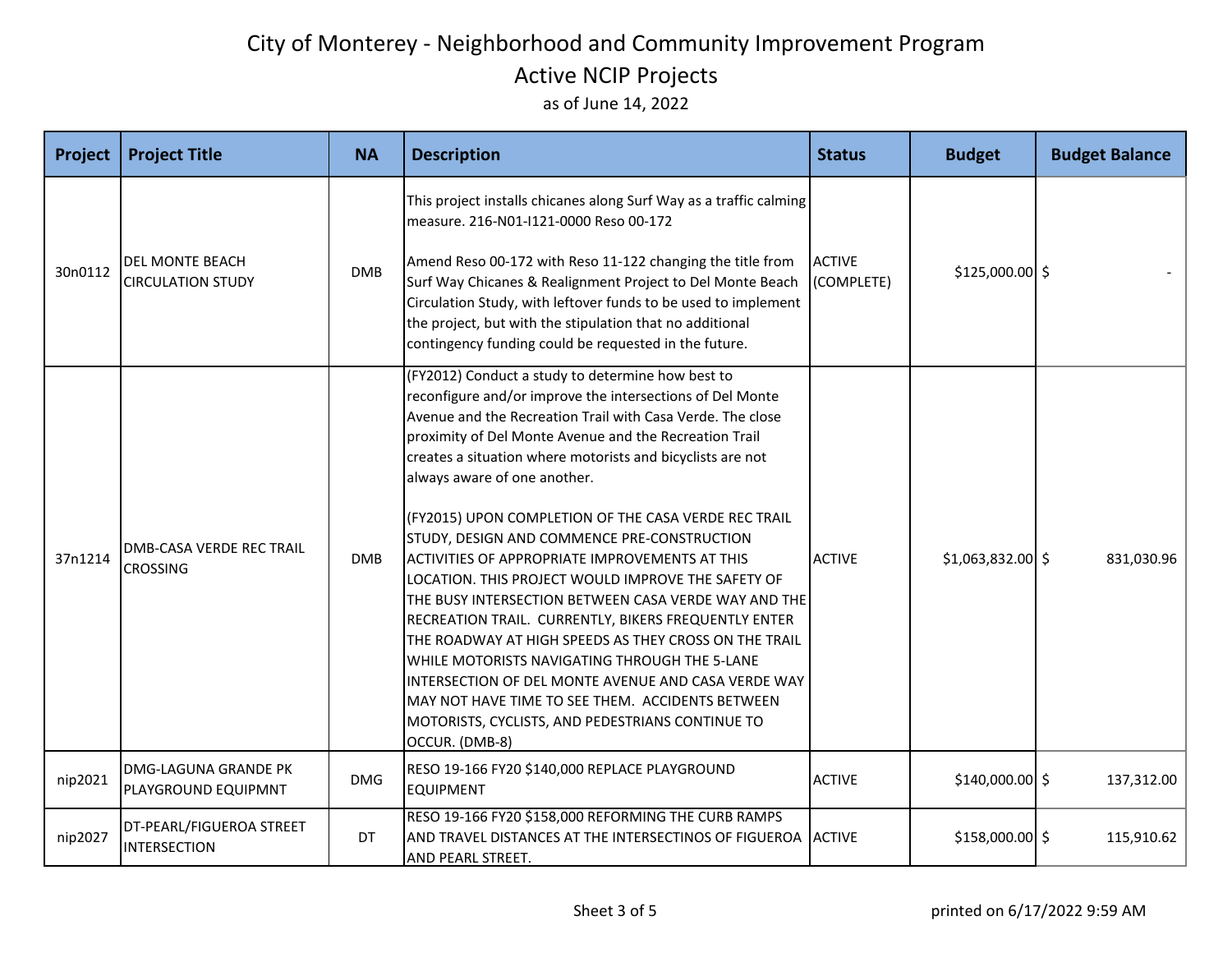| <b>Project</b> | <b>Project Title</b>                                     | <b>NA</b> | <b>Description</b>                                                                                                                                                                                                                                                                                                                                                                                                                                                                                                                                                                                                                                                         | <b>Status</b> | <b>Budget</b>    | <b>Budget Balance</b> |
|----------------|----------------------------------------------------------|-----------|----------------------------------------------------------------------------------------------------------------------------------------------------------------------------------------------------------------------------------------------------------------------------------------------------------------------------------------------------------------------------------------------------------------------------------------------------------------------------------------------------------------------------------------------------------------------------------------------------------------------------------------------------------------------------|---------------|------------------|-----------------------|
| 37n1443        | FF-FISHERMANS FLATS-TRAFFIC<br><b>CALMING PLAN</b>       | FF.       | Create a traffic calming plan for Fisherman Flats. Traffic<br>calming plan to concentrate on slowing traffic between<br>sections of Josselyn Canyon Road from Deer Flats to Hwy 68 as ACTIVE<br>well asVia Isola, which has many school children walking along<br>it to Foothill School.                                                                                                                                                                                                                                                                                                                                                                                   |               | \$66,000.00 \$   |                       |
| 35n1914        | <b>IRIS CANYON RADAR SIGNS</b>                           | GW        | RESO 18-108 INSTALL RADAR SIGN SIMILAR TO THE RADAR<br>SIGN ON LOWER GLENWOOD<br>FY19 \$31,000                                                                                                                                                                                                                                                                                                                                                                                                                                                                                                                                                                             | <b>ACTIVE</b> | $$31,000.00$ \$  | 8,694.71              |
| 35n1616        | <b>MV-MAR VISTA</b><br><b>RECONSTRUCTION DESIGN</b>      | <b>MV</b> | FUND TJE DESIGN AND ENVIRONMENTAL WORK FOR<br>RECONSTRUCTION OF MAR VISTA DR FROM DRY CREEK TO<br>SOLEDAD (APPROX 2,700 LF OF ROADWAY, INCLUDING 7<br>UNSIGNALIZED INTERSECTIONS) INTENT OF OVERALL PROJECT<br>IS REMOVAL OF ADVERSE CROWN, CONSTRUCTION OF CURB<br>RAMPS, BULB OUTS, AND MEDIAN ISLANDS AS SHOWN IN THE<br>NEIGHBORHOOD TRAFFIC CALMING PLAN, AND POTENTIALLY<br>CONSTRCTING STORM WATER TREATMENT FACILITES (IF<br>REQUIRED) THE INTENT OF THIS NIP PROJECT IS TO PRODUCE<br>A "SHOVEL READY" PROJECT, MAKING THE OVERALL PROJECT<br>MORE COMPETITIVE FOR OBTAINING GRANT FUNDING FROM<br>SAFE ROUTES TO SCHOOLS AND COMPLETE STREETS<br><b>PROGRAMS</b> | <b>ACTIVE</b> | $$168,000.00$ \$ | 76,460.03             |
| 36n1731        | <b>NM-AENEAS BRIDGE</b><br><b>RESTORATION</b>            | <b>NM</b> | Aeneas Bridge Restoration (NM-6)<br>Investigate the structural condition of the city-owned Aeneas<br>Bridge and do needed deferred maintenance, addressing<br>extensive rust, missing flashing and need of fresh paint. The<br>extent of structural improvement needed is unknown at this<br>time.                                                                                                                                                                                                                                                                                                                                                                         | <b>ACTIVE</b> | $$25,000.00$ \$  | 22,576.97             |
| nip2031        | <b>NM-DAVID SPENCER CURB</b><br><b>EXTENSIONS DESIGN</b> | <b>NM</b> | RESO 19-166 FY20 \$187,000 DESIGN TO INSTALL CURB<br>EXTENSIONS ON THE TWO NORTH CURB RETURNS OF THE<br>INTERSECTION WITH DAVID AND SPENCER, PER THE TRAFFIC<br>CALMING PLAN AT DAVID AND SPENCER                                                                                                                                                                                                                                                                                                                                                                                                                                                                          | <b>ACTIVE</b> | $$187,000.00$ \$ | 164,792.61            |